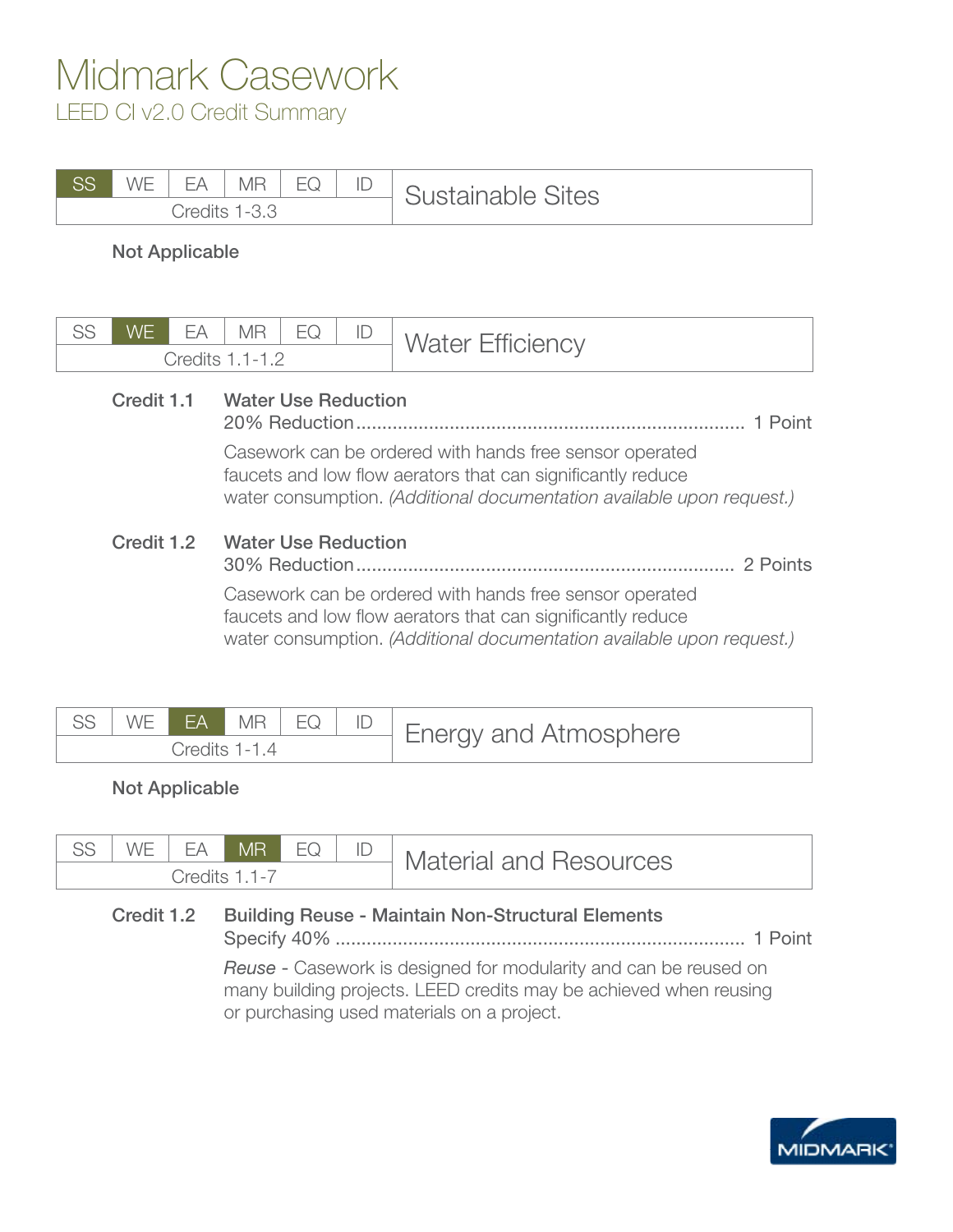## Midmark Casework LEED CI v2.0 Credit Summary

| Credit 1.3 | <b>Building Reuse - Maintain Non-Structural Elements</b>                                                                                                                                                                                                                |
|------------|-------------------------------------------------------------------------------------------------------------------------------------------------------------------------------------------------------------------------------------------------------------------------|
|            | <b>Reuse -</b> Casework is designed for modularity and can be reused on<br>many building projects. LEED credits may be achieved when reusing<br>or purchasing used materials on a project.                                                                              |
| Credit 2.1 | <b>Construction Waste Management</b>                                                                                                                                                                                                                                    |
|            | Returnable and recyclable packaging - Casework can be ordered<br>with blanket wrapping that can reduce packaging usage. Casework<br>packing materials include corrugated cardboard. This material is<br>recyclable in many markets, which can reduce landfill disposal. |
| Credit 2.2 | <b>Construction Waste Management</b>                                                                                                                                                                                                                                    |
|            | Returnable and recyclable packaging - Casework can be ordered<br>with blanket wrapping that can reduce packaging usage. Casework<br>packing materials include corrugated cardboard. This material is<br>recyclable in many markets, which can reduce landfill disposal. |
| Credit 3.3 | Materials Reuse - Furniture & Furnishings                                                                                                                                                                                                                               |
|            | <b>Reuse -</b> Casework is designed for modularity and can be reused on<br>many building projects. LEED credits may be achieved when reusing<br>or purchasing used materials on a project.                                                                              |
| Credit 4.1 | <b>Recycled Content</b><br>Specify 10% (post-consumer $+$ $1/2$ pre-consumer recycled) 1 Point                                                                                                                                                                          |

Casework may contribute to this credit as a typical assembly contains 19% post-consumer recycled content and 13% pre-consumer recycled content.

#### Credit 4.2 Recycled Content

Specify 20% (post-consumer  $+ \frac{1}{2}$  pre-consumer recycled)..... 2 Points

Casework may contribute to this credit as a typical assembly contains 19% post-consumer recycled content and 13% pre-consumer recycled content.